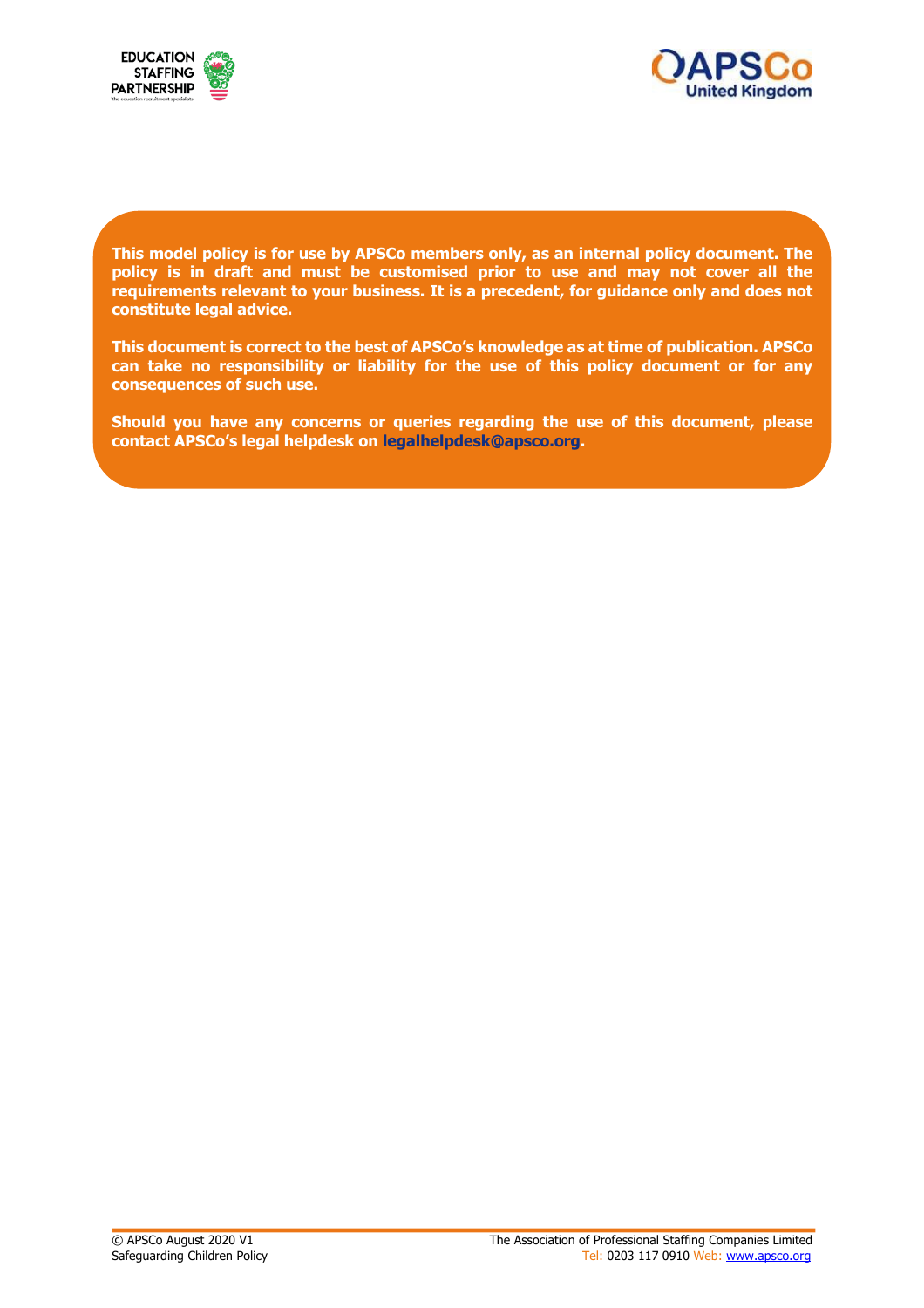



# **SAFEGUARDING CHILDREN POLICY**

Date of policy: 18/11/20 This policy will be reviewed every 6 months Review Date: 18/05/21

#### **Safeguarding Roles and Responsibilities**

Designated Safeguarding Officer: Roisin McErlane Designated Safeguarding Officer Contact details: roisin.mcerlane@conex-education.com

[Deputy Designated Safeguarding Officer: Mark Ashmore Deputy Designated Safeguarding Officer Contact details: Mark.ashmore@connex-education.com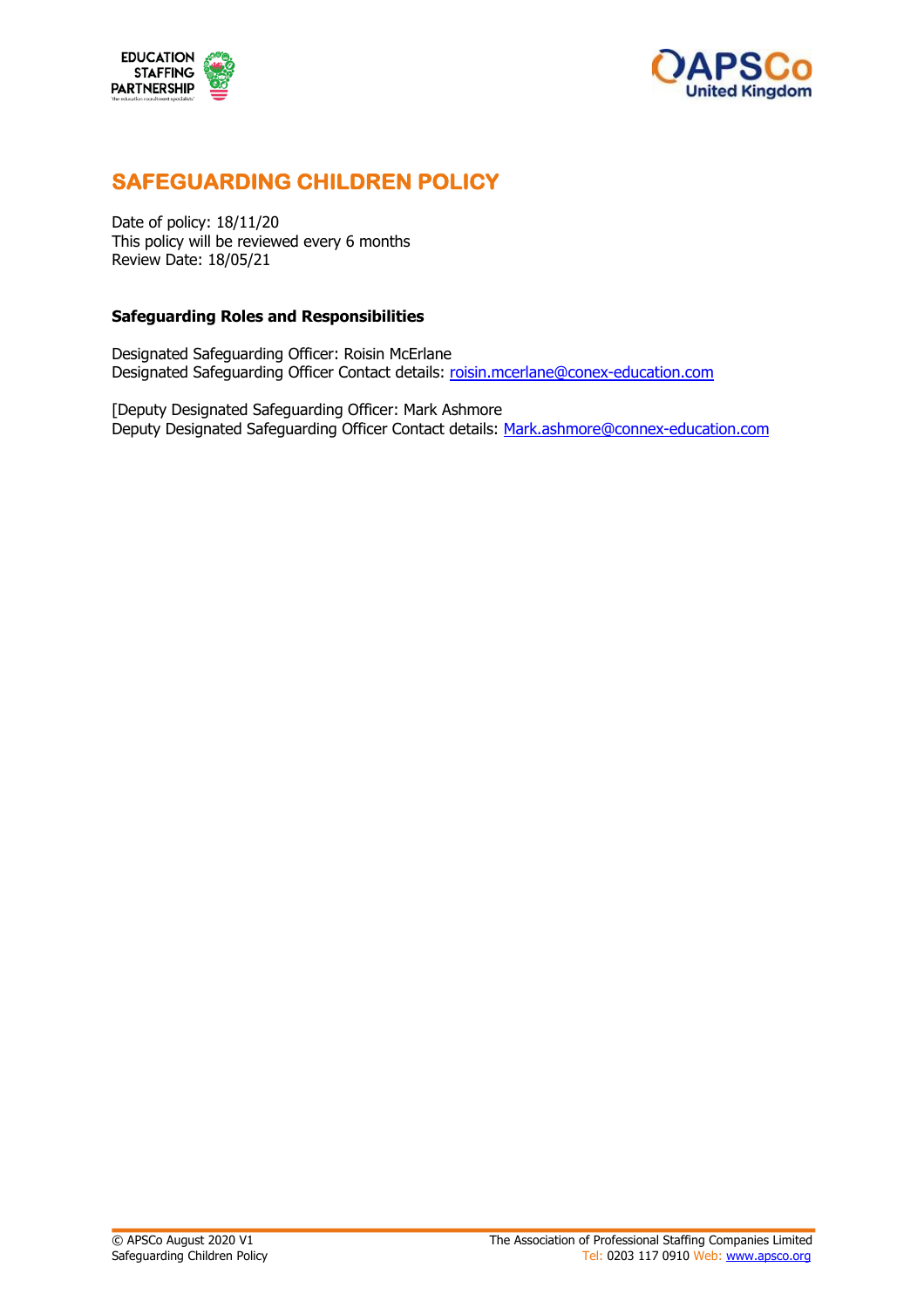



# Table of Contents

| 1.   |  |
|------|--|
| 2.   |  |
| 3.   |  |
| 4.   |  |
| 5.   |  |
| 6.   |  |
| - 7. |  |
| 8.   |  |
| 9.   |  |
| 10.  |  |
|      |  |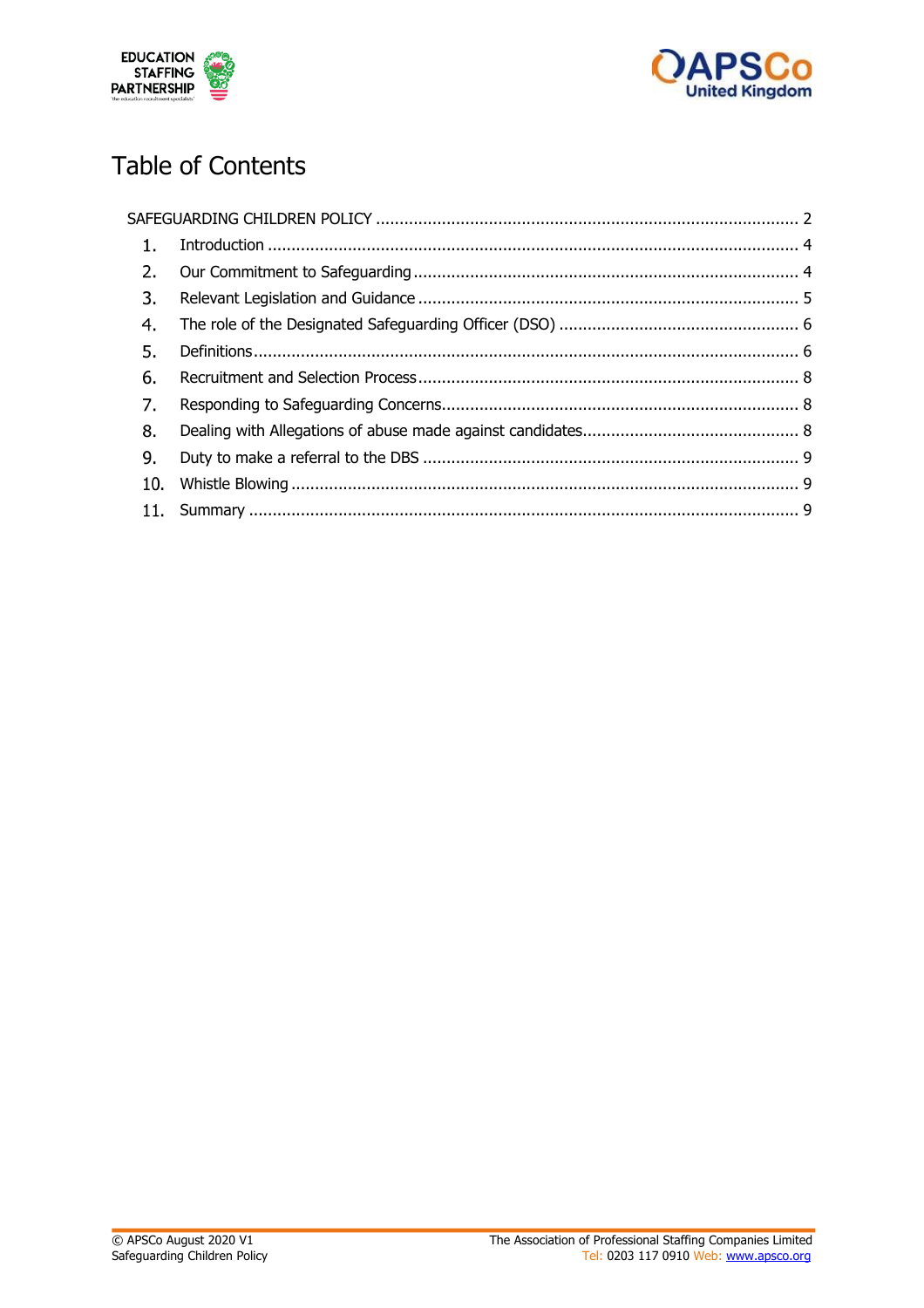



# **Introduction**

Safeguarding is everyone's responsibility. ESP acknowledges the duty to safeguard and promote the welfare of children and is committed to ensuring safeguarding practice that reflects statutory responsibilities, government guidance and complies with best practice requirements. All children, regardless of age, disability, gender, racial heritage, religious belief, sexual orientation or identity, have the right to equal protection from all types of harm or abuse.

This policy applies to all internal staff and candidates and will be widely promoted and be mandatory for everyone involved in ESP. Failure to comply with this policy and the company's safeguarding procedures may result in disciplinary action being taken, including termination of employment and/or contract.

All candidates placed by ESP are expected to familiarise themselves with arrangements for safeguarding children in the organisation where they are placed and to have a clear understanding regarding abuse and neglect in all forms; including how to identify, respond and report.

Here at ESP we expect all staff, and candidates to follow and promote good practice in safeguarding. In order to do so, they should:

- Read, understand, accept and act in accordance with this policy.
- Be vigilant and follow professional codes of conduct to maintain professional boundaries and safe working practices.
- Report any concerns or disclosures related to the protection and safety of children.
- Undertake mandatory safeguarding training and awareness sessions where provided.
- Help educate learners/service users in placements regarding matters of keeping safe, including acting as a good role model.

# **Our Commitment to Safeguarding**

This policy is designed to meet the above principles by ensuring that:

- ESP has robust safer recruitment processes that ensures that those who are known to be a risk to children do not gain access to them.; those whose actions suggest that they are a risk to children are detected at the earliest stage and prevented from continuing to work with children; and that those who intend to do harm are prevented at every possible stage from entering the workforce.
- Staff and candidates understand their roles and responsibilities in respect of safeguarding and are provided with appropriate learning opportunities to recognise, identify and respond to signs of abuse, neglect and other safeguarding concerns relating to children.
- There is an open and transparent culture which enables staff and candidates to raise concerns around children, those that work with children, and processes within ESP.
- It is as simple as possible for an individual to report concerns about harm or risk and clear procedures are implemented where safeguarding and child protection issues arise. Where concerns are reported ESP will ensure that individuals are supported.
- ESP has robust policies and procedures in place, which are reviewed and updated at least every 12 months.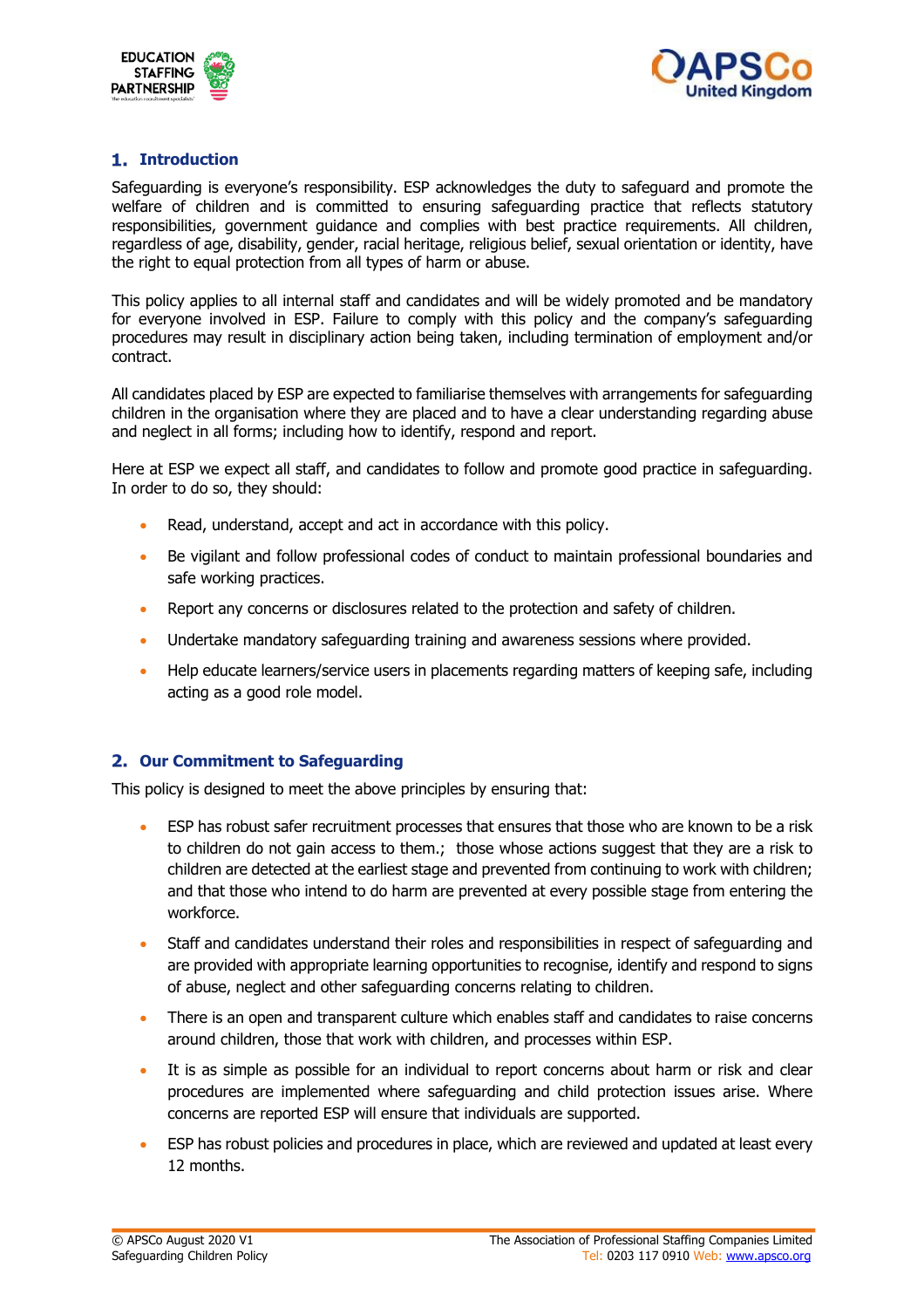



- ESP stays up to date with developments on safeguarding best practice, reporting and auditing safeguarding activities annually and addressing any areas for improvement.
- ESP will report any concerns regarding any individual, or any potential safeguarding situation that it becomes aware of as soon as practicable to the appropriate authority and will co-operate in any ongoing investigations or assessments.
- ESP will work in partnership with other services (including local authority children's social care) to ensure that those who are identified as being at risk of abuse are protected.
- Confidential, detailed and accurate records of all safeguarding concerns are maintained and securely stored.

# **Relevant Legislation and Guidance**

The principal legislation and guidance governing this policy is:

- Working Together to Safeguard Children 2018 (HM Government)
- Keeping Children Safe in Education 2020 (Department for Education)
- The Children Act 1989
- The Children Act 2004
- Guidance for Safer Working Practice for Adults Who Work with Children and Young People (2019)
- Information Sharing: Guidance for practitioners and managers. HM Government (2018)
- Rehabilitation of Offenders Act 1974
- Disqualification under the Childcare Act 2006 (2015)
- Counter Terrorism and Security Act 2015 (including the 'Prevent Duty')
- The Prevent Duty, Departmental, Advice for Schools and Child Care Providers (2015).
- Modern Slavery Act 2015
- Human Rights Act 1998
- Local Safeguarding Partners/Arrangements

This policy should be read in conjunction with our other relevant safeguarding policies, such as:

- Health and Safety Policy
- Allegations Policy
- Complaints Policy
- Code of Conduct
- Safer Recruitment
- Information Sharing Policy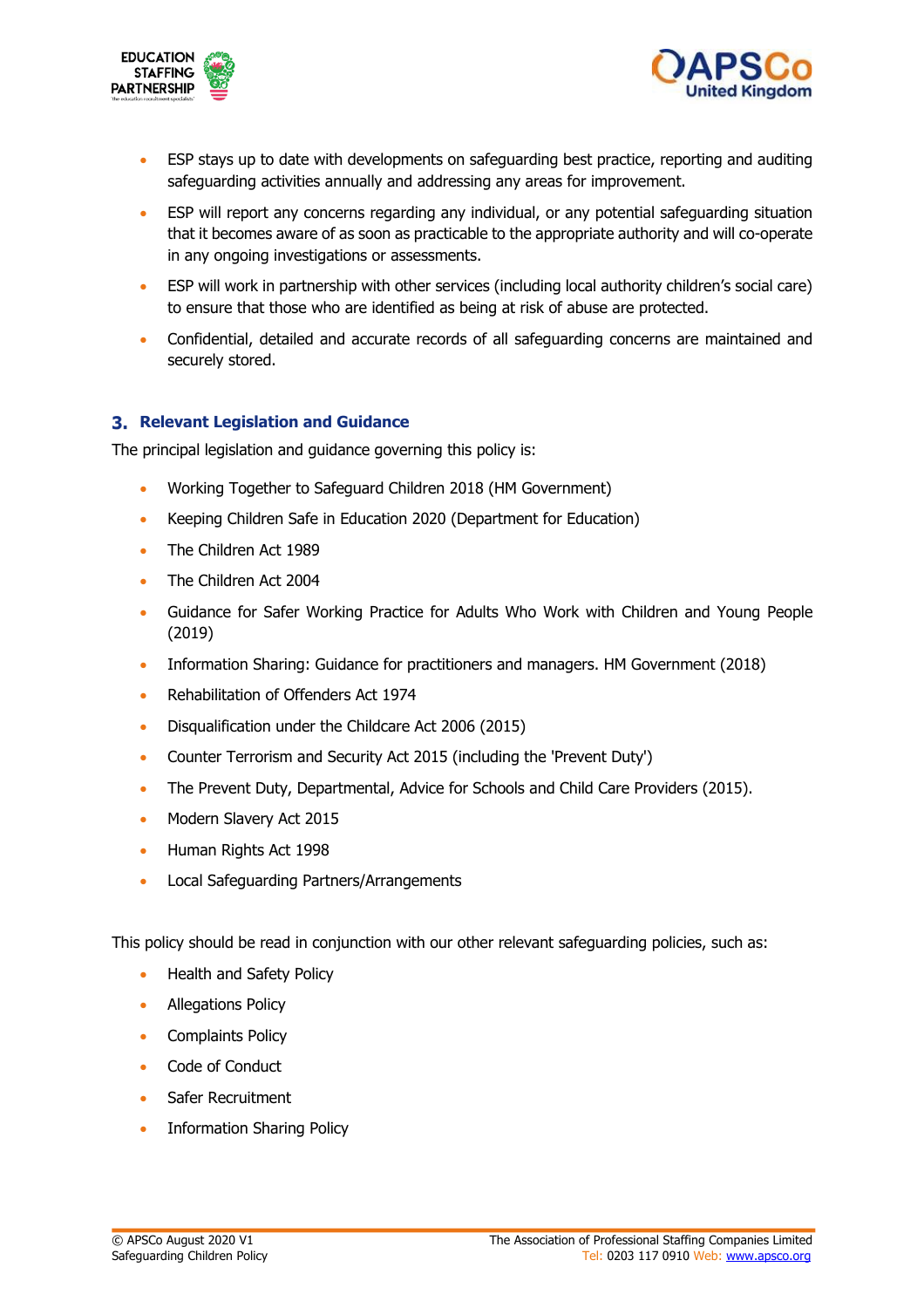



# **The role of the Designated Safeguarding Officer (DSO)**

The role of the DSO includes:

- Ensuring that all relevant staff and candidates have received safeguarding training appropriate to their role and continue receiving training to enable the development of skills and good practice when working with children.
- Receiving and responding appropriately to all reports of safeguarding issues or abuse which are raised by staff members, partner agencies or candidates.
- Ensuring that confidential, detailed and accurate records are kept of any concerns, reports or referrals related to candidates or children that they work with.
- Liaising with Designated Safeguarding Leads/Officers in partner organisations.
- Acting as a source of support, advice and expertise for staff and candidates with concerns and liaising with other agencies and professionals.
- Supporting staff and candidates involved in safeguarding incidents and assisting them in challenging or reporting poor or unsafe practice.
- Referring any allegations of abuse or safeguarding concerns to the relevant children's social care and if relevant, the police and/or the Local Authority's Designated Officer (LADO). In order to do this, the DSO will need to consult the Local Safeguarding Partnership Arrangements for the area in which the organisation is located. Further details on referral routes are located in Working Together to Safeguard Children (2018) and in Keeping Children Safe in Education (2020)
- Reporting concerns to the Disclosure and Barring Service (DBS), this may be where a staff member or candidate has been dismissed or left, where serious concerns have been raised about their conduct or behaviour, and the company believes they pose a risk to children. The DSO will complete the necessary referral documents to the DBS and liaise with them thereafter if they have any further questions regarding the staff member or candidate.
- Keeping senior management appraised of any safeguarding incidents and their outcome.
- Liaising with the Company's Compliance Officer and senior management regarding training and skill development programmes available to staff and candidates.
- Policy development (or overseeing this, including ensuring that all policies are updated as and when needed, but in any event on an annual basis.

# **Definitions**

According to the Children Act 1989, a **'child'** is anyone who has not yet reached their 18th birthday. The fact that a child has reached 16 years of age, is living independently or is in further education, is a member of the armed forces, is in hospital or in custody in the secure estate for children and young people, does not change his or her status or entitlement to services or protection under current legislation.

In this policy, the terms 'child' and 'young person', or 'children' and 'young people', are used interchangeably to refer to any individual under the age of 18.

Abuse and neglect are forms of maltreatment. Somebody may abuse or neglect a child by inflicting harm, or by failing to act to prevent harm.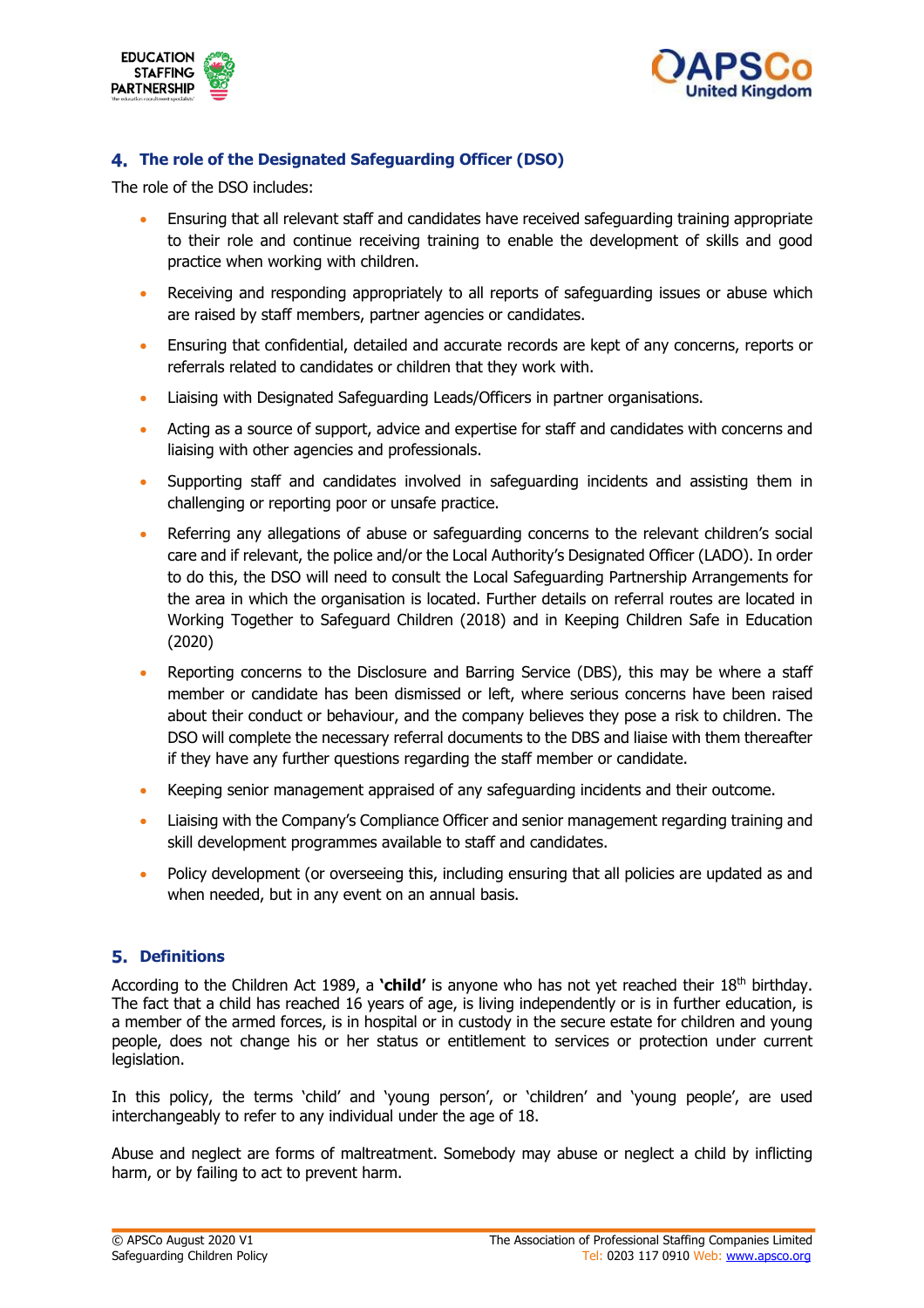



The Children Act 1989 defines '**harm'** as "ill-treatment or the impairment of health or development". 'Development' means physical, intellectual, emotional, social or behavioural development; 'health' means physical or mental health; and 'ill-treatment' includes sexual abuse and forms of ill-treatment which are not physical. As a result of the Adoption and Children Act 2002, the definition of harm also includes "impairment suffered by hearing or seeing the ill-treatment of another"

Abuse may be perpetrated by an individual from the child's school, community, family, those in a position of trust or another child.

All staff should be aware that children can abuse other children (often referred to as peer on peer abuse). This is most likely to include but may not be limited to: bullying (including cyberbullying), physical abuse, sexual violence, sexual harassment, up-skirting, sexting (also known as youth produced sexual imagery); and initiation/hazing type violence and rituals.

Child abuse can be one of four different categories as set put in Working Together to Safeguard Children (2018):

**Physical Abuse**: Physical abuse is a form of abuse which may involve hitting, shaking, throwing, poisoning, burning or scalding, drowning, suffocating or otherwise causing physical harm to a child. Physical harm may also be caused when a parent or carer fabricates the symptoms of, or deliberately induces, illness in a child.

**Emotional Abuse**: The persistent emotional maltreatment of a child such as to cause severe and persistent adverse effects on the child's emotional development. It may involve conveying to a child that they are worthless or unloved, inadequate, or valued only insofar as they meet the needs of another person. It may include not giving the child opportunities to express their views, deliberately silencing them or 'making fun' of what they say or how they communicate. It may feature age or developmentally inappropriate expectations being imposed on children. These may include interactions that are beyond a child's developmental capability, as well as overprotection and limitation of exploration and learning, or preventing the child participating in normal social interaction. It may involve seeing or hearing the ill-treatment of another. It may involve serious bullying (including cyber bullying), causing children frequently to feel frightened or in danger, or the exploitation or corruption of children. Some level of emotional abuse is involved in all types of maltreatment of a child, though it may occur alone.

**Sexual Abuse:** Sexual abuse involves forcing or enticing a child or young person to take part in sexual activities, not necessarily involving a high level of violence, whether or not the child is aware of what is happening. The activities may involve physical contact, including assault by penetration (e.g. rape or oral sex) or non-penetrative acts such as masturbation, kissing, rubbing and touching outside of clothing. They may also include non-contact activities, such as involving children in looking at, or in the production of, sexual images, watching sexual activities, encouraging children to behave in sexually inappropriate ways, or grooming a child in preparation for abuse (including via the internet). Sexual abuse is not solely perpetrated by adult males. Women can also commit acts of sexual abuse, as can other children.

**Neglect:** Neglect is the persistent failure to meet a child's basic physical and/or psychological needs, likely to result in the serious impairment of the child's health or development. Neglect may occur during pregnancy as a result of maternal substance abuse. Once a child is born, neglect may involve a parent or carer failing to:

- provide adequate food, clothing and shelter (including exclusion from home or abandonment);
- protect a child from physical and emotional harm or danger;
- ensure adequate supervision (including the use of inadequate caregivers); or
- ensure access to appropriate medical care or treatment.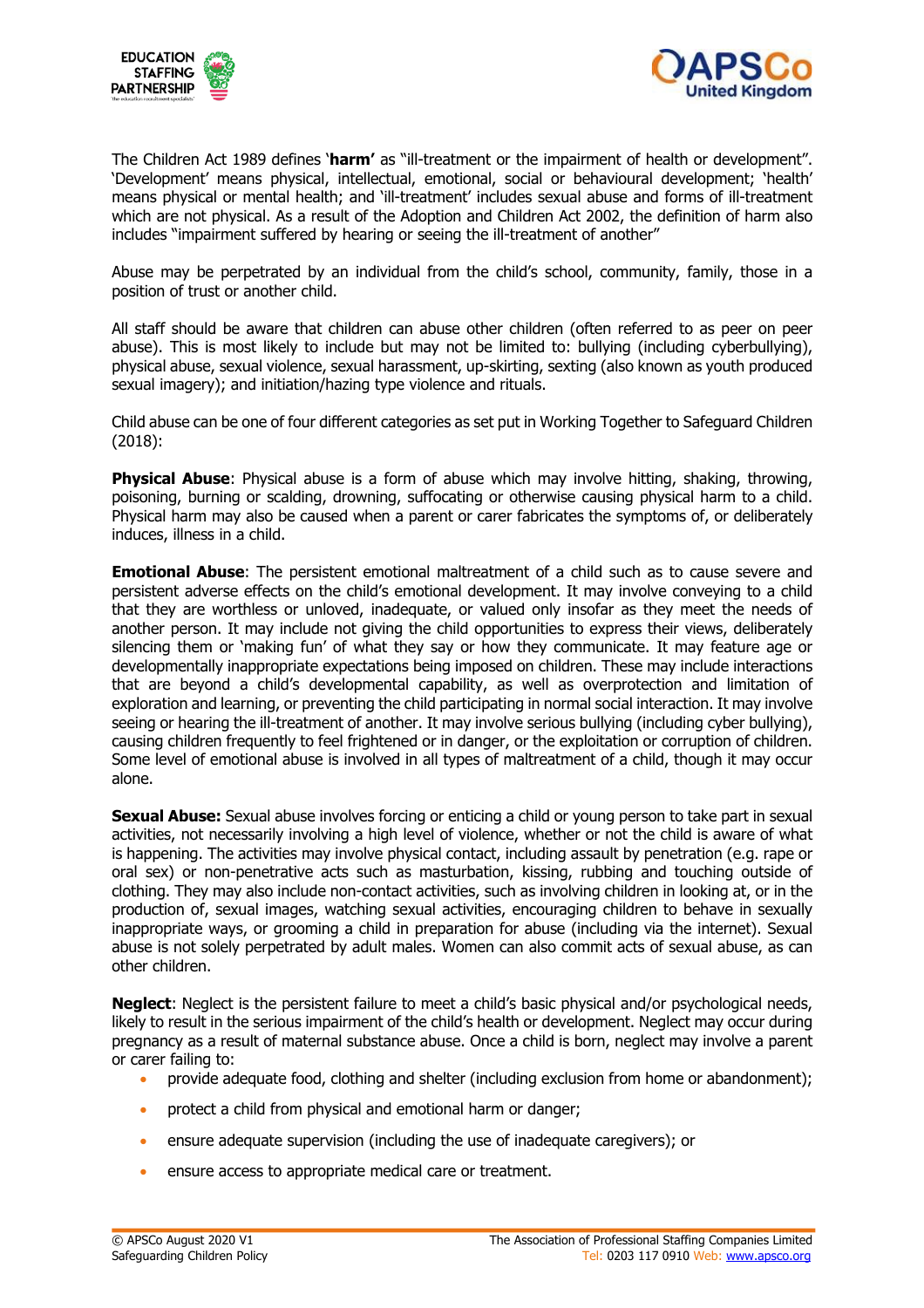



It may also include neglect of, or unresponsiveness to, a child's basic emotional needs.

For detailed guidance on the signs which may indicate abuse and neglect see What to do if you're worried your child is being abused (2015).

#### **Recruitment and Selection Process**

ESP is also committed to protecting children through a careful recruitment and selection process (Safer Recruitment), a Whistleblowing Policy and guidance on appropriate behaviour (Code of Conduct). These policies should be read alongside this policy.

ESP's rigorous procedures, following ASPCo's Compliance+ process ensures that any candidate found to have a history of unacceptable conduct or practice, will not be placed.

#### **Responding to Safeguarding Concerns**

**All staff** have a responsibility to protect children. This includes:

- Observing ESP policies and processes including any Code of Conduct
- Attending the recommended training and keeping their skills and knowledge concerning safeguarding and safer recruitment up to date
- Reporting any concerns arising from meeting candidates or carrying out pre-placement checks to the DSO without delay and making a clear written record of all relevant information to be passed to the DSO
- Reporting any concerns arising from organisation visits/placements to the Designated Safeguarding Lead/Officer at the relevant organisation and confirming that this has been done to ESP DSO
- Taking action, such as following the process detailed in the Whistleblowing Policy where there are concerns about practice.

**All candidates** working through ESP are expected to keep children safe by:

- Following the ESP policies including the Code of Conduct
- Following the Safeguarding Policy of each placement, including any Code of Conduct
- Making the Designated Safeguarding Lead/Officer at the placement aware of any concerns regarding any children or any adults caring for or working with those children
- Seeking advice and support from ESP's DSO when they have reason to believe that their concerns have not been responded to appropriately or they have concerns about practice in the placement.

#### **Dealing with allegations of abuse made against candidates**

All candidates placed on assignment are responsible for supporting safe behaviour and have responsibility to follow the guidance laid out in this policy and related policies, such as the Code of Conduct.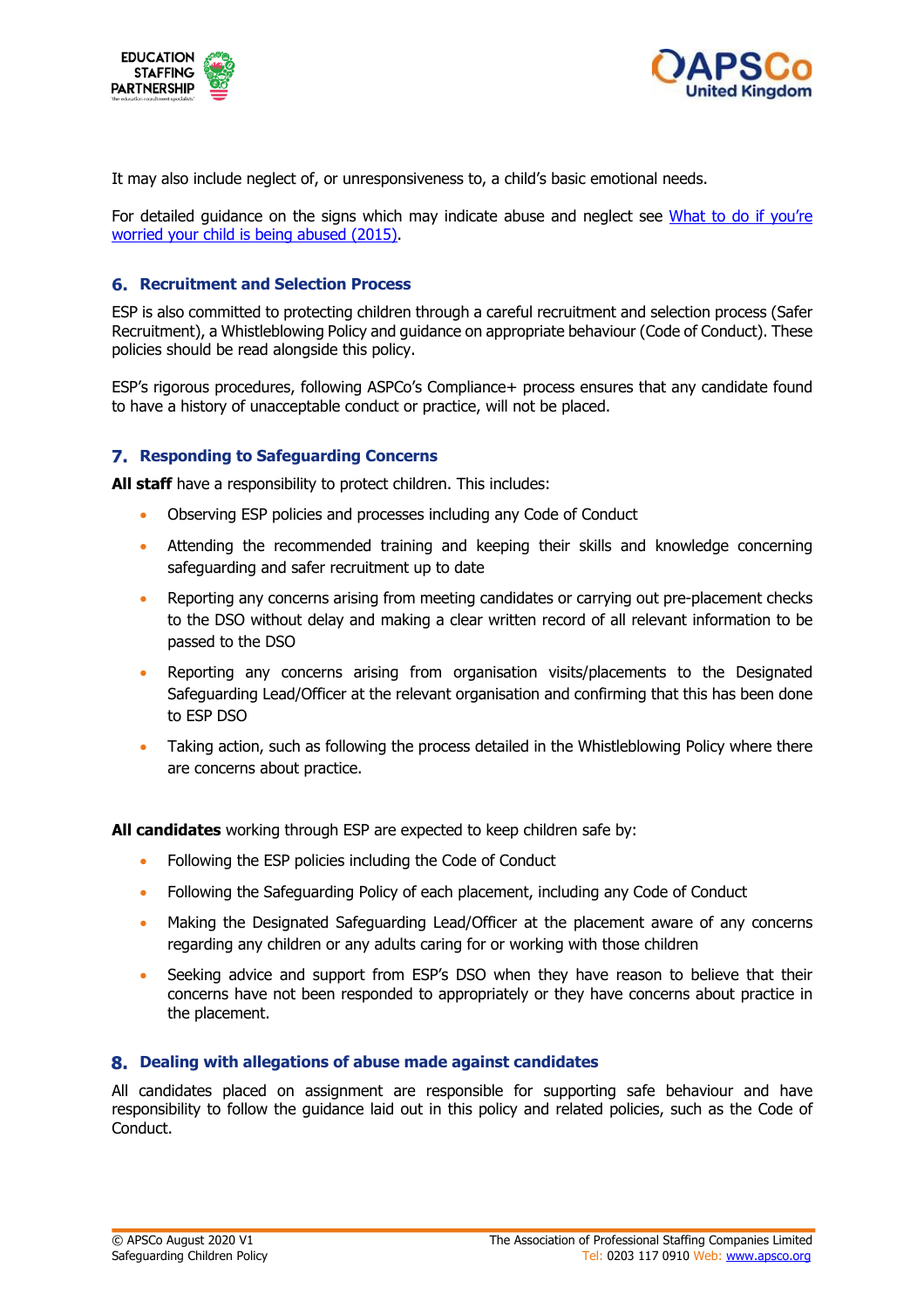



In accordance with Working Together (2018) and Keeping Children Safe in Education (2020), where an organisation has received an allegation that a volunteer, supply staff or member of staff who works with children has:

- behaved in a way that has harmed a child, or may have harmed a child;
- possibly committed a criminal offence against or related to a child;
- behaved towards a child or children in a way that indicates he or she may pose a risk of harm to children;
- or behaved or may have behaved in a way that indicates they may not be suitable to work with children.

A referral should be sent to the LADO within one working day, giving as much detail as possible.

Details regarding allegations, including who will take responsibility for this once a candidate is placed, are set out in ESP's Allegation Policy which should be read alongside this policy.

#### **Duty to make a referral to the DBS**

Where there is evidence that anyone has harmed, or poses a risk of harm, to a child, there is a legal duty on ESP to report that person to the Disclosure and Barring Service using their guidance available here. The DBS has statutory authority to bar a person from working in regulated activity with children in the UK.

A referral to the DBS will also be made if the person resigns prior to an investigation being carried out or reaching its conclusion. If the accused person resigns, or ceases to provide their services, this should not prevent an allegation being followed up in accordance with this guidance.

The ESP will not make any compromise/settlement agreement in the case of a person deemed unsuitable to work with children. Any such agreement which contained a condition of not referring the case to the DBS would constitute a criminal offence.

Anyone who is concerned about a child's welfare or who believes that a child may be at risk of abuse should pass any information to the DBS or other appropriate authority as soon as possible and no longer than 24 hours after the initial concern.

#### **Whistle Blowing**

Candidates may find it difficult to raise concerns about colleagues, managers, people in placement or concerning how safeguarding concerns are responded to within a setting. ESP has a specific Whistleblowing Policy which encourages candidates to raise concerns and also provides details of outside organisations that candidates can approach for support and advice. ESP aims to have an open and honest culture where safeguarding is responded to effectively, and both staff and candidates feel safe, supported and able to voice any concerns that they have in the knowledge that they will be responded to.

# **11. Summary**

ESP will make clients and candidates aware of the Safeguarding Policy through the following means the staff Handbook, on our website and available on request.

All staff, temporary workers, candidates and contractors must be aware that they have a professional duty to share information with other recruitment firms in order to safeguard children. The public interest